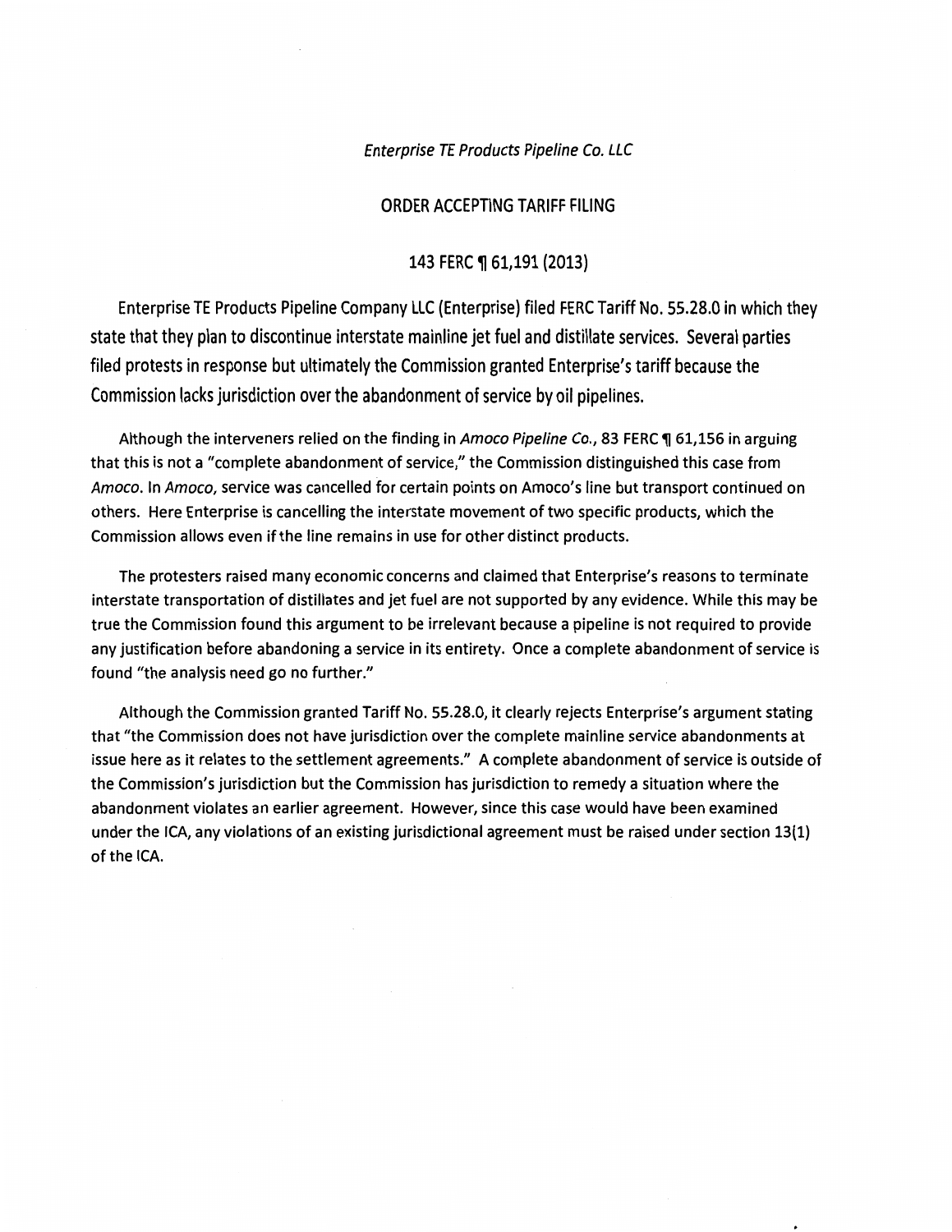## 143 FERC 161,191 UNITED STATES OF AMERICA FEDERAL ENERGY REGULATORY COMMISSION

Before Commissioners: Jon Wellinghoff, Chairman; Philip D. Moeller, John R. Norris, Cheryl A. LaFleur, and Tony Clark.

Enterprise TE Products Pipeline Company LLC Docket No. IS 13-265-000

# ORDER ACCEPTING TARIFF FILING

(Issued May 31, 2013)

1. On May 1, 2013, Enterprise TE Products Pipeline Company LLC (Enterprise TEPPCO) filed FERC Tariff No.  $55.28.0$ ,<sup>1</sup> issued in lieu of  $55.26.0$  and  $55.27.0$ , which were withdrawn, and cancelling 55.25.0. As discussed below, the Commission accepts0 Enterprise TEPPCO's tariff.

## **The Filing**

2. On May 1, 2013, Enterprise TEPPCO filed FERC Tariff No. 55.28.0. The tariff states that Enterprise TEPPCO will cease to accept nominations for interstate' transportation of distillates and jet fuel for both volume incentive rates and non-incentive rates on Enterprise TEPPCO's mainline system.<sup>2</sup> Enterprise TEPPCO states that its 14/16 inch mainline is now part of the ATEX Pipeline project that the Commission approved November 4, 2012 in Docket No. OR13-7-000, and will be reversed and refurbished to provide southbound delivery of ethane. Further, Enterprise TEPPCO states that given the limited existing demand for interstate distillate and jet fuel movements, it is not commercially feasible to undertake a substantial capital investment

<sup>1</sup> Enterprise TE Products Pipeline Company LLC, FERC Oil Tariff, Tariffs, Rates, Rules & Regs- RP, FERC No. 55.28.0, 55.28.0.

*2* Enterprise TEPPCO will continue to provide interstate service for jet fuel currently set forth under a separate tariff (FERC No. 58.0.0) from Lima, OH to the Cincinnati airport, as well as intra-state movements on its 20 inch mainline entirely within the state of Arkansas. Enterprise TEPPCO states in its transmittal letter that the jet fuel volumes to Cincinnati airport move solely on lateral lines and not on the 20 inch mainline.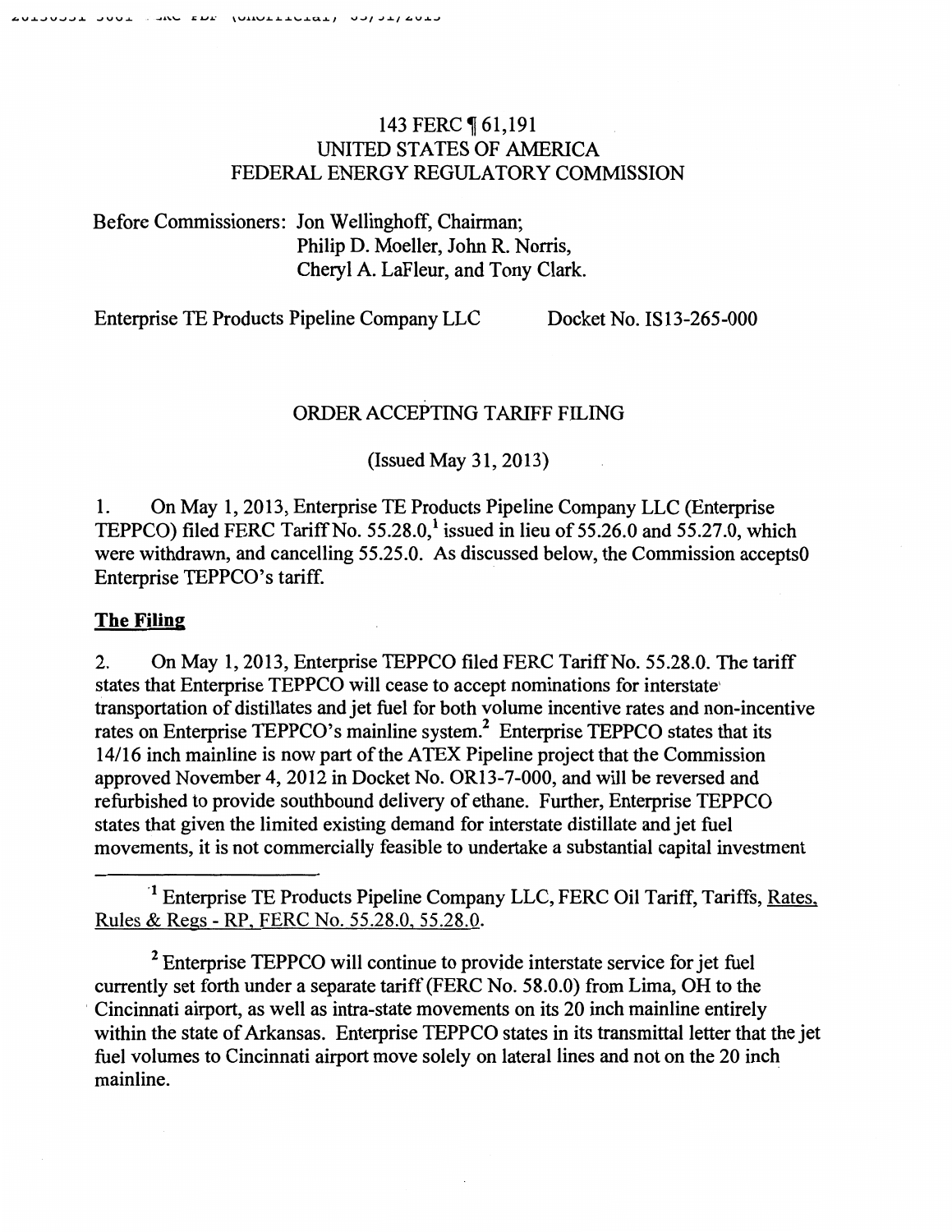$Docket No. IS13-265-000$  - 2 -

to upgrade or to interrupt service on its 20 inch mainline, to accommodate these interstate movements.

3. Enterprise TEPPCO states that nominations for existing and anticipated distillate volume levels justify the expenditure required to accommodate distillate movements entirely within Arkansas. Enterprise TEPPCO states that certain intrastate movements of distillate from a refinery in El Dorado, Arkansas to terminals within the State of Arkansas will be the only movements of distillate that Enterprise TEPPCO proposes to make on the 20-inch mainline.

#### Notice, Intervention and Protests

4. On May 14,2013, a motion to intervene and protest was filed by JP Energy ATT, LLC (JP Energy). On May 16,2013, motions to intervene and protest were filed by Joint Protesters,<sup>3</sup> Murphy Oil Co-Murphy Oil USA (Murphy Oil), WesPac Pipelines-Memphis LLC (WesPac), the Attorney General of the State of Arkansas, the Arkansas State Chamber of Commerce/ Associated Industries of Arkansas, and Chevron Products Company. Motions to intervene were filed by the National Rural Electric Cooperative Association and Phillips 66 Company. The Commission grants interventions to all the above-referenced parties.

5. JP Energy challenged the lawfulness of the proposed termination of transportation services for shippers transporting Ultra Low Sulfur Diesel (ULSD) and jet fuels other than those delivered to Memphis, Tennessee, specifically the proposed termination of these services to the Little Rock, Arkansas destination point. JP Energy asserts that the proposed discontinuation of service is discriminatory in that it singles out products and includes specific exemptions for identified destination points, to the exclusion of others. Further, JP Energy states that the proposed tariff filing affords no basis for either verifying or disputing Enterprise TEPPCO's stated reason for the discontinuation of service.

6. Joint Protesters allege that Enterprise TEPPCO is engaging in a classic bait and switch, and assert that the notification to stop accepting nominations as outlined in Tariff No. 55.28.0 and its plan to subsequently discontinue transportation service effectively nullifies the settlement agreement Enterprise reached with shippers in Docket No.

<sup>&</sup>lt;sup>3</sup> The Joint Protestors are Arkansas Oil Marketers Association, Inc.; CHS Inc.; Delta Air Lines, Inc.; Federal Express Corporation; Growmark, Inc.; HWRT Oil Company, LLC; Louisiana Oil Marketers and Convenience Store Association; MFA Oil Company; Missouri Petroleum Marketers & Convenience Store Association; National Council of Farmer Cooperatives; Natso, Inc.; Petroleum Marketers Association of America; Southwest Airlines Co.; United Airlines, Inc.; and UPS Fuel Services, Inc.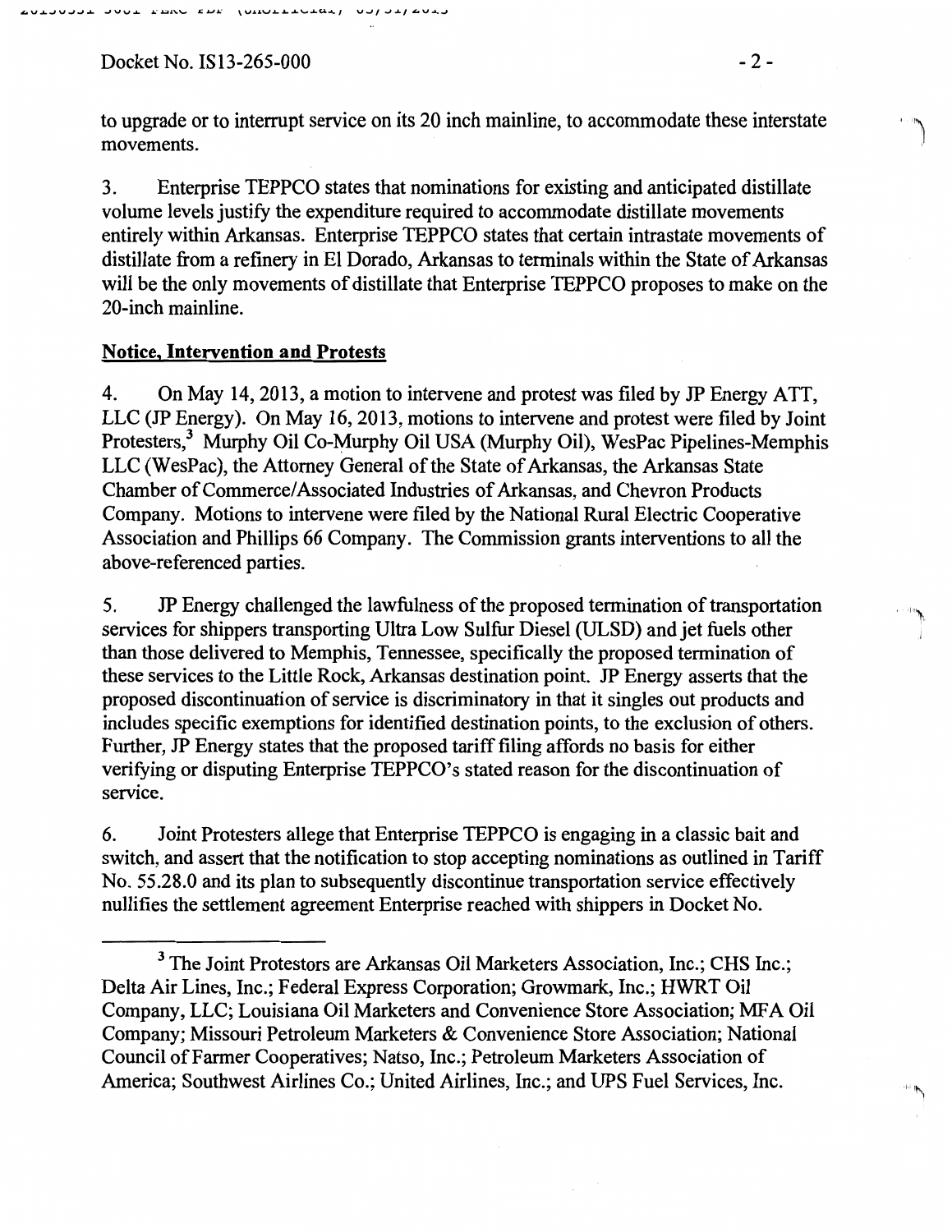$Docket No. IS13-265-000$  -3-

IS 12-203-000. Joint Protesters point out that the Enterprise TEPPCO agreed to maintain the rates agreed to in the settlement for two years. Further, Joint Protesters allege that the proposed tariff contradicts the representations that Enterprise TEPPCO's affiliate made to the Commission in Docket No. OR13-7-000 to gain approval of its plan to reverse its 14116-inch pipeline and remove that line from refined products service. Joint Protesters state that they relied on Enterprise TEPPCO's representations that it would continue to provide distillate and jet fuel service on its system even after it reduced its capacity to its 20-inch line, and shippers relied on these statements both in evaluating settlement offers and signing the settlement agreement and in planning their operations.

7. Further, Joint Protesters assert that it appears Enterprise TEPPCO will stop accepting nominations to provide transportation service for jet fuel and/or distillates shipped under long-term contracts. Joint Protesters assert that the tariff would therefore upset the bargain negotiated by shippers and Enterprise TEPPCO. Alternatively, state Joint Protesters, if Enterprise TEPPCO plans to continue to provide service under these contracts, it will not have fully abandoned service on its pipeline and will be unduly discriminating against shippers without contractual agreements in violation of section 3(1) of the Interstate Commerce Act (ICA).

8. Joint Protesters assert that proposed Tariff No. 55.28.0 appears to be unjust and unreasonable, unduly discriminatory and preferential, and in contravention of section 1(4) of the ICA, which mandates that carriers must provide service upon reasonable request. Joint Protesters further assert that the changes appear to be arbitrary, and Enterprise TEPPCO's stated reasons for the changes are not supported by any evidence or the current operations of the pipeline. Joint Protesters allege that the changes appear to be unduly discriminatory and preferential, especially to the extent Enterprise TEPPCO is proposing to eliminate service to shippers who have historically used and paid for its common carrier system in favor of undisclosed shippers and/or affiliates in response to a recently announced diluent-quality natural gasoline service being orchestrated by Enterprise TEPPCO's parent company.

9. Further, assert Joint Protesters, by retaining intrastate service, the changes discriminate between similarly situated shippers without adequate basis in contravention of Section 3(1) of the ICA. Joint Protesters state that because Enterprise TEPPCO is and will remain fully capable of providing the services it proposes to cancel, and will in fact continue providing those services on certain parts of its pipeline, its refusal to accept nominations for these services is contrary to Section 1(4) of the ICA. Joint Protesters also assert that Enterprise TEPPCO has not justified its contentions that continuing to provide interstate distillate and jet fuel service would not be economic. Finally, Joint Protesters state that Enterprise TEPPCO's refusal to accept nominations for certain distillate and jet fuel services will severely limit the supply options for consumers of these products, potentially raising the price of diesel and jet fuel supply and the prices of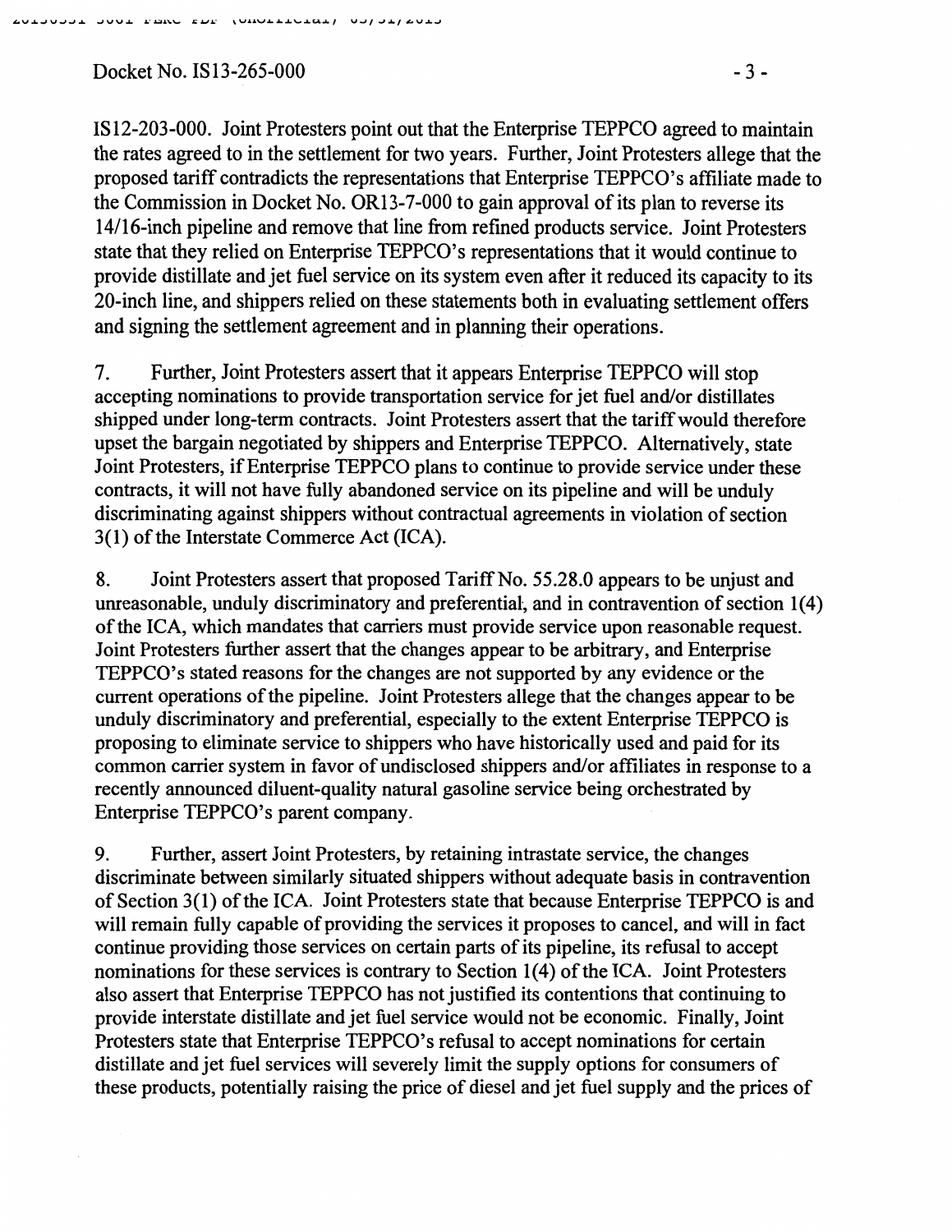Docket No. IS13-265-000 -4 -

**لمن**... ,I

commodities that depend on reliable access to these products for manufacture, transport, or cultivation.

10. WesPac states that the proposed tariff is in direct contradiction to the terms of its Transportation Agreement (TA) with Enterprise. WesPac cites Section 10.3 of the TA agreement in asserting that Enterprise TEPPCO cannot, without WesPac's consent, seek to alter the character of the services provided under the Agreement or reduce the term of the agreement. WesPac points out that with the proposed tariff filing, Enterprise TEPPCO is altering the character of services provided to WesPac (i.e., discontinuation of service). WesPac states that since Enterprise TEPPCO has failed to receive the consent of WesPac to alter the character of the services it provides, it has breached its agreement, and Enterprise TEPPCO should comply with the terms of the Agreement.

11. Murphy Oil asserts that the proposed tariff filing violates the "filed rate" doctrine, the parties' agreement, and the principle of judicial estoppel. Further, Murphy Oil states that Enterprise TEPPCO is not proposing an abandonment of service. Murphy Oil points out that the proposed tariff violates Enterprise TEPPCO's settlement agreement in Docket No. IS12-203-000, which is currently pending Commission approval. Murphy Oil states that by cancelling the services for which the settlement established rates, Enterprise TEPPCO violates its settlement agreement obligations.

12. Further, Murphy Oil states that the proposed tariff would violate the 2006 TA between Murphy Oil and Enterprise TEPPCO. Murphy Oil also states that it relied on Enterprises' assurances that it would continue to provide service of refmed products from the Gulf Coast to the Midwest on the 20-inch mainline. Murphy Oil asserts that the proposed tariff filing does not constitute abandonment, since Enterprise. TEPPCO would continue to provide interstate service, and those services that Enterprise TEPPCO seeks to cancel are sufficiently similar to those it would continue. Murphy Oil states that the proposed tariffwould violate ICA 1(4) because Enterprise TEPPCO would be arbitrarily denying Murphy Oil's reasonable request for service. Finally, Murphy Oil asserts that the proposed tariff would violate ICA 3(1) because Enterprise TEPPCO would be giving undue and unreasonable preferences to some shippers, while denying such preferences to other shippers.

13. Murphy Oil also argues that failure to provide a service that in essence is still occurring, even by means of various intra-state movements, is a violation of the common carrier provisions of the ICA, and that selectively allowing shipments from certain origins and to certain destinations violates the anti-discrimination provisions of the ICA.

14. The Arkansas Attorney General (AAG) filed in support of protests that relate to the proposed termination of services to destination points located in Arkansas. Specifically, AAG asserts that the proposed tariff filing fails to provide and furnish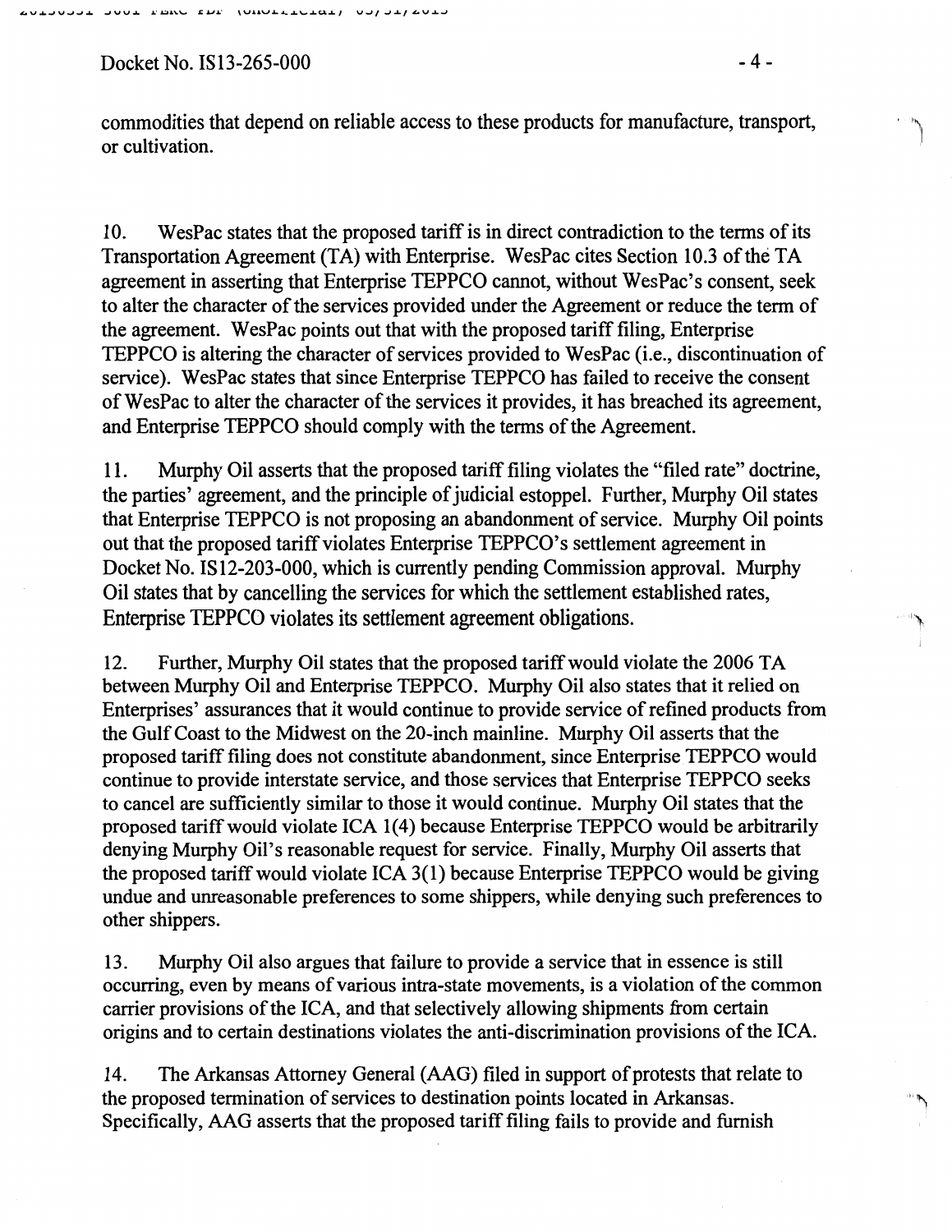Docket No. IS13-265-000 - 5 -

transportation upon reasonable request, constituting an unreasonable practice or regulation, and is unduly discriminatory in violation of the ICA Sections  $1(4)$ ,  $1(6)$ , and 3(1). The AAG states that the proposed cessation of transportation service for the identified fuels would have a significant, damaging effect on the markets in Arkansas that are currently served by Enterprise TEPPCO, and changes in the supply patterns for those fuels has a direct impact on the commerce, industry, and consumer welfare of Arkansans.

15. The Arkansas State Chamber of Commerce/ Associated Industries of Arkansas stated that the proposed tariff filing would disrupt a steady supply of fuel to the Little Rock Air Force Base, disrupt a steady supply of fuel to the Bill and Hillary Clinton National Airport, and create a gap between the supply of ULSD and its demand in Central Arkansas and surrounding areas. Specifically, these protesters state that the disruption threatens the military presence in the state, due to intermittent fuel shortages or outages. Protesters assert that there has been insufficient time and opportunity to make significant supply chain modifications necessary to fill the ULSD gap.

16. Chevron argues that Enterprise TEPPCO's continued acceptance of distillates for shipment to Chevron is absolutely crucial to the continued operations of the retail outlets served by Chevron in the Louisiana market area, and the volume of distillates cannot be transported by rail or intrastate pipeline. Further, Chevron asserts that there are no commercial or operational arrangements in place that might provide an alternative via barge or trucks. Chevron asserts that they and other distillate shippers have borne the cost burden for the pipeline's operations in the past and it is unduly discriminatory to terminate the necessary distillate service while authorizing Enterprise TEPPCO to profit from using the freed-up capacity to move diluent-quality natural gas volumes produced by its affiliates. Chevron also echoes the arguments of protesters above.

### Answer

17. Enterprise TEPPCO filed its answer on May 21, 2013. Enterprise states that under the. ICA the Commission has no authority to prevent an oil pipeline from abandoning a service.<sup>4</sup> Enterprise TEPPCO notes that in this case, it is cancelling distinct services in their entirety. Further, Enterprise rebuts protesters' arguments that suggest that because Enterprise TEPPCO operates a hatched system, none of the commodities transported constitute a distinct service; Enterprise TEPPCO notes that this argument is directly contrary to the Commission's decision in *Mid-America.5* Enterprise TEPPCO notes that

4 Enterprise TEPPCO Answer at 9 (citing *Farmers Union Central Exchange, Inc. v. FERC,* 734 F.2d 1486, 1509 n.51 (D.C. Cir. 1984)).

5 Enterprise TEPPCO Answer at 13 (citing *Mid-America Pipeline Co., LLC,*  131 FERC ¶ 61,012 (2010)).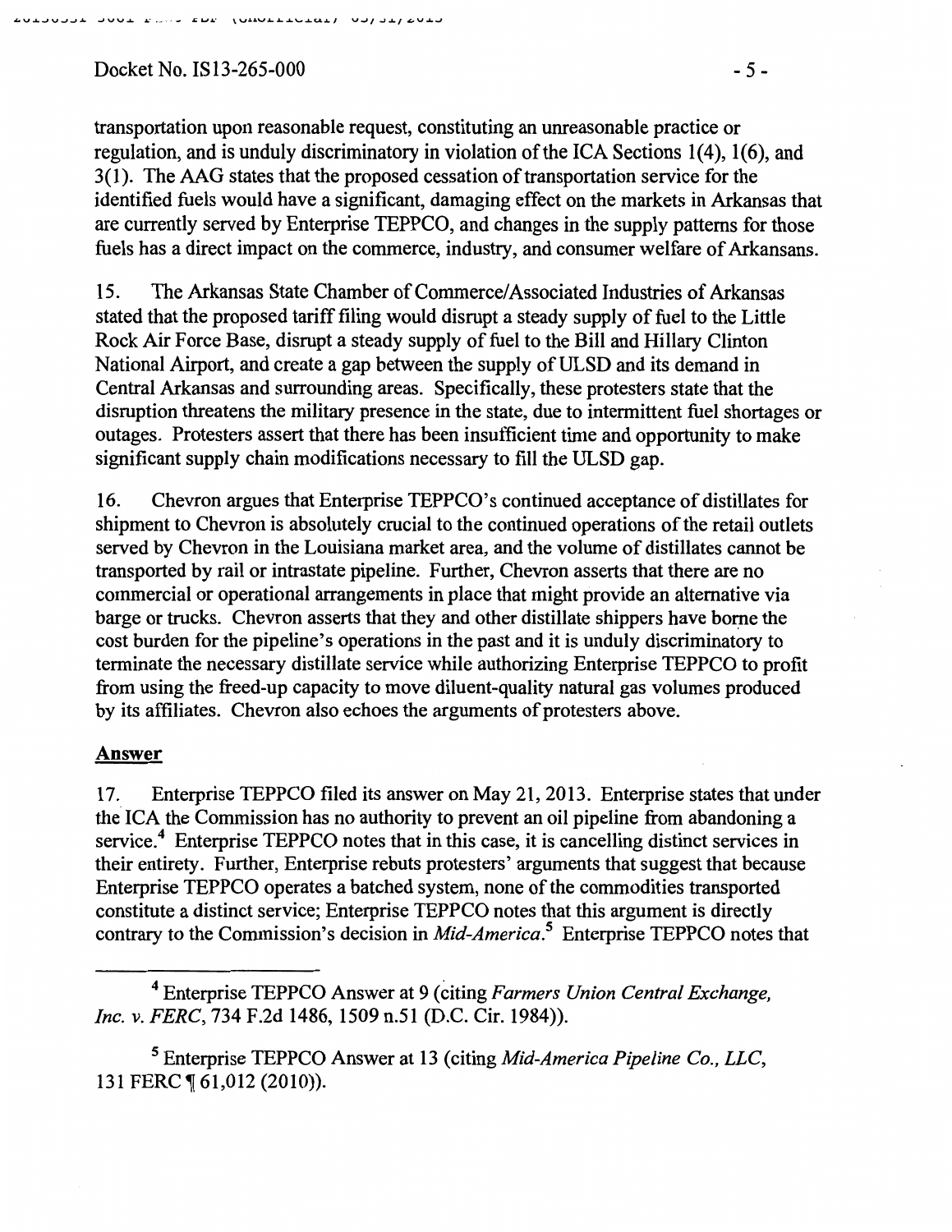$Docket No. IS13-265-000$  -6-

though it will continue to provide distillate and jet fuel movements on lateral lines other than the mainline, this does not confer jurisdiction on the Commission to review the abandonment of all mainline interstate service. Enterprise TEPPCO states that interstate transportation is a distinct service from intrastate transportation, which is outside of the Commission's jurisdiction.

18. Enterprise TEPPCO also addresses the arguments made regarding the settlement agreement in Docket No. IS 12-203-000, pointing out that the settlement agreement makes clear that "any change in Enterprise TEPPCO's operations" is "not covered by this Settlement Agreement."6 Rather, Enterprise states that the settlement agreement establishes certain settlement rates, which constitute the applicable ceiling rates for certain services. Enterprise asserts that nothing in the settlement agreement requires Enterprise TEPPCO to continue providing interstate distillate and jet fuel transportation service. Further, Enterprise TEPPCO notes that it provided notice to shippers on March 22, 2013 of its intent to cancel the distillate and jet fuel services, prior to the filing of the settlement agreement on April3, 2013.

19. Enterprise states that private agreements, such as the ones with Murphy Oil and WesPac, are not under Commission jurisdiction, and do not as a matter of law grant the Commission authority over Enterprise TEPPCO's abandonment of service. Enterprise TEPPCO asserts that private party contracts regarding non-jurisdictional issues are for the courts to decide.

### **Discussion**

20. The Commission will accept Enterprise TEPPCO's tariff, effective June 1, 2013. The Commission lacks jurisdiction over the abandonment of service by oil pipelines.<sup>7</sup> As such, the Commission has no jurisdiction to require an oil pipeline to continue to provide a service that it wishes to cancel in its entirety.<sup>8</sup> In its proposed tariff filing, Enterprise TEPPCO makes it clear two distinct services—jet fuel and distillates—are to be entirely discontinued for interstate mainline service. The Commission determines this to be a

<sup>6</sup>*See* Settlement at III.D.3(a).

<sup>7</sup> Plantation Pipe Line Co. v. Colonial Pipeline Co., 104 FERC ¶ 61,271, at P 28 (2003) (citing *Williams Pipe Line Co.*, Opinion No. 154, 21 FERC  $\P$  61, 260, at 61, 690 n.217 (1982), *reh'g denied*, Opinion No. 154-A, 22 FERC ¶ 61,086 (1983)).

<sup>8</sup> *Mid-America Pipeline Co., LLC*, 131 FERC ¶ 61,012, at PP 23, 27 (2010).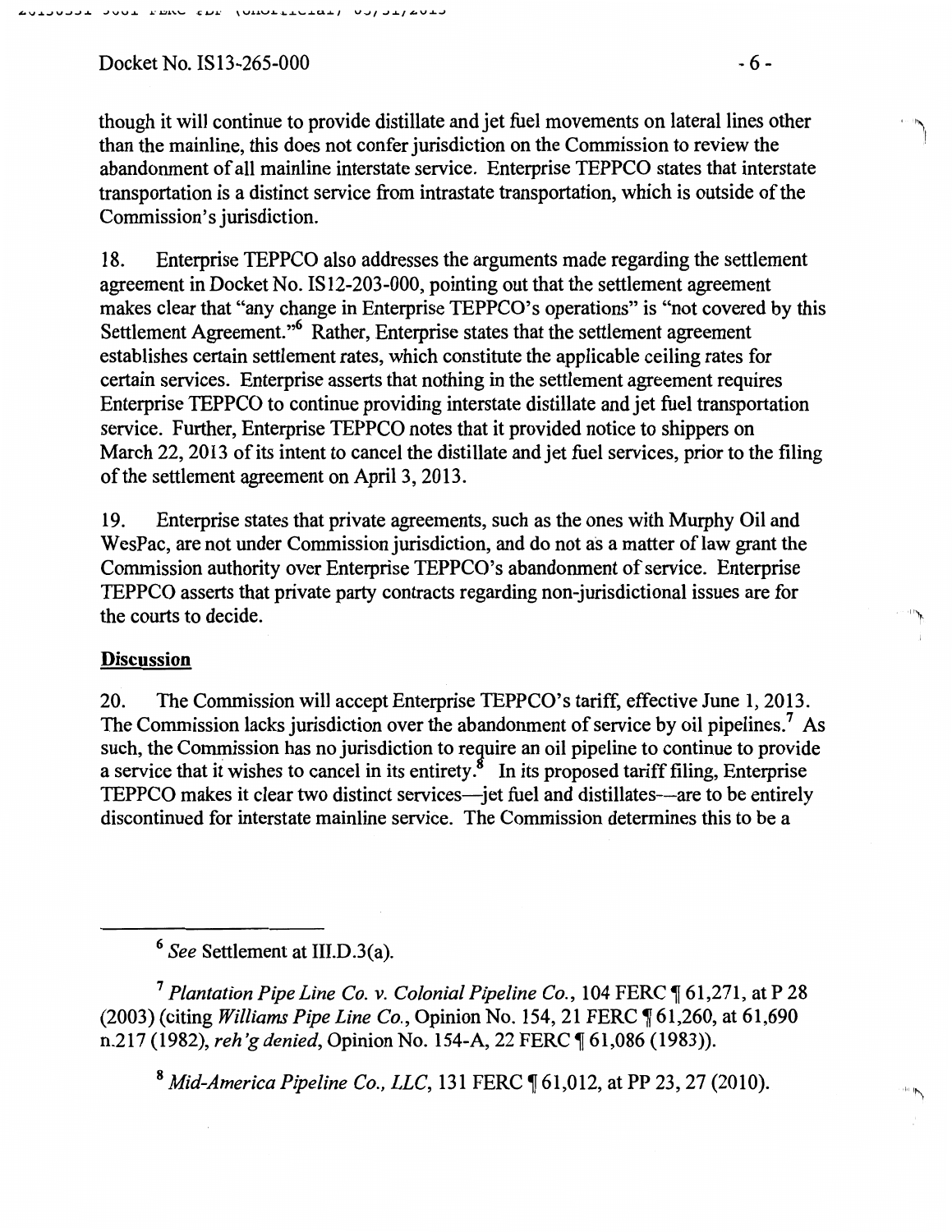Docket No. IS13-265-000 - 7 -

 $\ddot{\cdot}$ 

complete abandonment of service, and as such, the Commission does not have jurisdiction to prevent such an action by Enterprise  $TEPPCO.<sup>9</sup>$ 

21. In *Amoco*, the Commission ruled that cancelling service for select points on Amoco's line, while continuing to transport on others, was not a complete abandonment of service.10 Here Enterprise TEPPCO is cancelling two specific product movements for interstate service—jet fuel and distillates. The Commission has made it clear that each distinct product (ULSD, jet fuel, etc.) can be cancelled even if the line remains in use for other distinct products.<sup>11</sup>

22. The Commission rejects arguments raised in the protests that the continuation of intra-state transportation of distillates is, in essence, a limited continuation of interstate transport. Not only are intrastate movements beyond the jurisdiction of the Commission, these again are distinct services separate from the interstate movements proposed to be cancelled by Enterprise TEPPCO. If, as here, a pipeline seeks to completely abandon interstate service, the Commission cannot force a pipeline to provide such service, regardless of the existence of intrastate movements.

23. Several protesters have asserted that Enterprise TEPPCO's reason for complete abandonment of these services was not 'justified," raising economic and commercial concerns to support barring Enterprise TEPPCO from canceling these two interstate movements. While the Commission does not address or discount these arguments, a pipeline is not required to provide a financial justification, or any justification, before abandoning a service in its entirety. Once the Commission determines, as it has here, that a distinct service is indeed being cancelled in its entirety, the analysis need go no further. There is no legal basis that supports the Commission's directing the provision of a service solely based on economic need because ultimately it is the oil pipeline's choice what services it will offer.

24. Two final arguments raised by protestors involve external agreements and what effect, if any, these have on the propriety of Enterprise TEPPCO's proposed cancellations of service. The first argument involves a settlement agreement currently before the Commission in Docket No. IS12-203-000. Protestors argue that language in the settlement agreement stating that distillate and jet fuel rates shall not change for two

 $9$  *Id.* P 25.

<sup>10</sup> Amoco Pipeline Co., 83 FERC ¶ 61,156 (1998).

<sup>11</sup> Mid-America Pipeline Co., LLC, 131 FERC ¶ 61,012, at PP 23-27 (2010).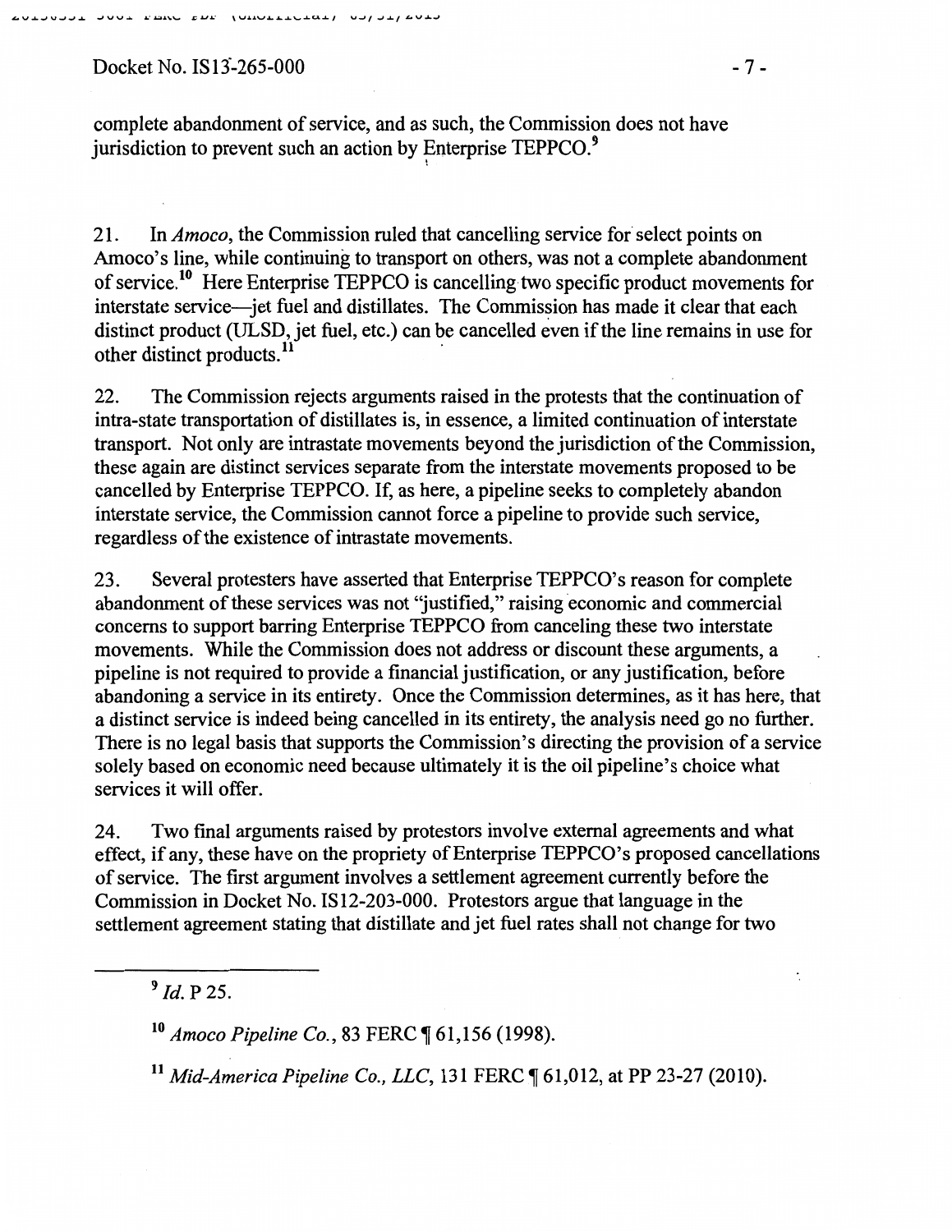$Docket No. IS13-265-000 - 8-$ 

years requires Enterprise TEPPCO to maintain distillate and jet fuel service (not just rates) for such shipments for the two year period, in essence serving as a waiver of rights by Enterprise TEPPCO and preventing the pipeline from cancelling the service.<sup>12</sup>

25. Enterprise TEPPCO raises several arguments against such an interpretation of the settlement agreement. Enterprise TEPPCO first claims that language in the settlement agreement does not support the claim that Enterprise TEPPCO waived its ability to completely abandon the shipment of distillate and jet fuel. Enterprise TEPPCO also notes that parties to the settlement agreement were on notice prior to the filing of the agreement that Enterprise TEPPCO intended to cancel the services in question. Enterprise TEPPCO points out that the Commission does not have jurisdiction over abandonment regardless of the settlement agreement referencing the services being abandoned.

26. Concerning jurisdiction, Enterprise TEPPCO is incorrect in stating that the Commission does not have jurisdiction over the complete mainline service abandonments at issue here as it relates to the settlement agreement. At the time of the settlement agreement, the Commission had authority to regulate the rates and terms for shipment of distillate and jet fuel on Enterprise TEPPCO. While an abandonment of service is beyond the Commission's jurisdiction, if that abandonment alters an earlier agreement concerning jurisdictional service, the Commission has jurisdiction to appropriately remedy the situation.<sup>13</sup> The Commission has jurisdiction over matters that relate to the interpretation of jurisdictional settlements and tariffs of the companies which the Commission regulates. <sup>14</sup>

27. While the Commission does possess jurisdiction to review whether an abandonment of service would violate the settlement agreement, the present proceeding is not the proper forum for such a review of the external settlement and contracts cited by protesters. In *Sunoco, Inc.,* the Commission stated that concerns whether an abandonment would violate an existing settlement agreement should be raised by all parties in the abandonment proceedings.15 However, unlike *Sunoco* which was decided

<sup>12</sup>*See, e.g.,* Joint Protestors Protest at 12-14.

<sup>13</sup>*Transcontinental Gas Pipe Line Corp.* v. *FERC,* 485 P.3d 1172, 1176 (D.C. Cir. 2007) (citing *Office of the Consumers' Counsel* v. *FERC,* 808 P.2d 125 (D.C. Cir. 1987)).

<sup>14</sup> Sunoco, Inc. v. Transcontinental Gas Pipe Line Corp., 100 FERC 161,252 (2002).

<sup>15</sup>*!d.* at 61,892, *see also Sunoco, Inc.* v. *Transcontinental Gas Pipe Line Corp.,*  103 FERC ¶ 61,176, at 61,659 (2003).